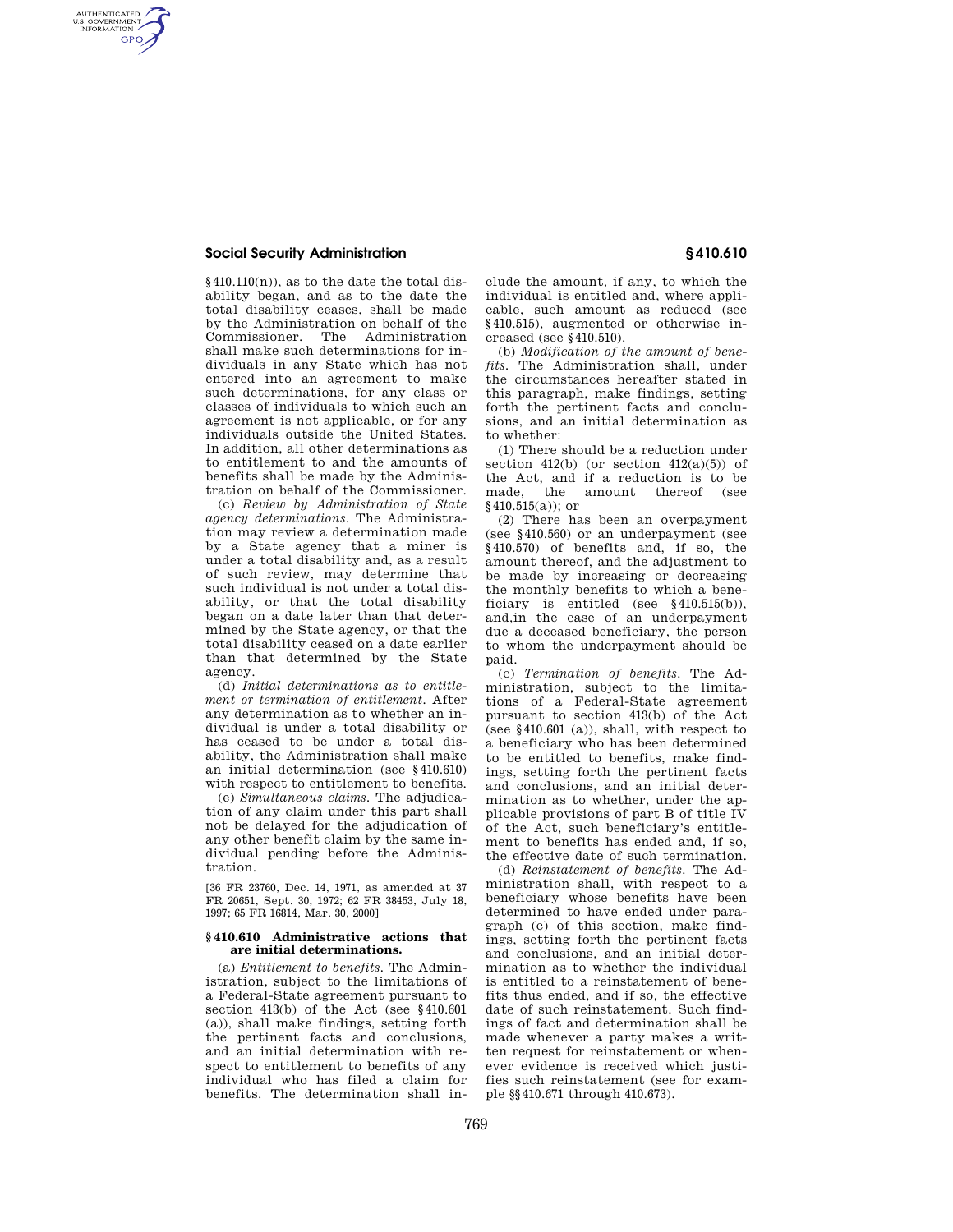(e) *Augmentation of benefits.* The Administration shall make findings, setting forth the pertinent facts and conclusions, and an initial determination, as to whether a beneficiary has or continues to have dependents who, at the appropriate time, qualify under the relationship, dependency, and other applicable requirements of subpart C of this part, for purposes of entitling such beneficiary to an augmentation of his benefits pursuant to §410.510(b).

(f) *Other increases in benefit amounts.*  The Administration shall make findings, setting forth the pertinent facts and conclusions, and an initial determination, as to whether a beneficiary is entitled to an increase in benefits (other than an augmentation) pursuant to section 412(a) of the Act.

(g) *Applicant's failure to submit evidence.* If an individual fails to submit in support of his claim for benefits or request for augmentation or other increase of benefits, such evidence as may be requested by the Administration pursuant to §410.240 or any provision of the Act, the Administration may make an initial determination disallowing the individual's claim or his request for such augmentation or other increase. The initial determination, however, shall specify the conditions of entitlement to benefits or to an augmentation or other increase of benefits that the individual has failed to satisfy because of his failure to submit the requested evidence (see §410.240).

(h) *Failure to file or prosecute claim under applicable State workmen's compensation law.* The Administration shall make findings, setting forth the pertinent facts and conclusions, and an initial determination, as to whether an individual has failed to file or to prosecute a claim under the applicable State workmen's compensation law pursuant to §410.219.

(i) *Withdrawal of claim or cancellation of withdrawal request.* When a request for withdrawal of a claim, or a request for cancellation of a ''request for withdrawal'' of a claim, is denied by the Administration, the Administration shall make findings setting forth the pertinent facts and conclusions and an initial determination of denial.

# **§ 410.610 20 CFR Ch. III (4–1–10 Edition)**

(j) *Request for reimbursement for medical expenses—amount in controversy \$100 or more.* The Administration shall, with respect to a claimant who requests reimbursement for medical expenses (see §410.240(h)), make findings, setting forth the pertinent facts and conclusions and, where the amount in controversy is \$100 or more, an initial determination as to whether and the extent to which the expenses for which the reimbursement request is made are medical expenses reasonably incurred by the claimant in establishing his claim. (Also see §410.615(e).)

(k) *Waiver of adjustment or recovery of monthly benefits.* The Administration shall make findings, setting forth the pertinent facts and conclusions, and an initial determination as to whether there shall be no adjustment or recovery where an overpayment with respect to an individual has been made (see §410.561).

(l) *Need for representative payment.*  The Social Security Administration shall make findings, setting forth the pertinent facts and conclusions and an initial determination in accordance with section 205(j) of the Social Security Act (42 U.S.C. 405(j)), as to:

(1) Whether representative payment shall serve the interests of an individual by reason of his incapacity to manage his benefit payments (see §410.581) except that findings as to incapacity with respect to an individual under age 18 or with respect to an individual adjudged legally incompetent shall not be considered initial determinations; and,

(2) Who shall be appointed or continued as representative payee on behalf of a beneficiary under this part.

(m) *Separate certification of payment to dependent.* Where the benefit of a miner or of a widow is increased (''augmented'') because he or she has a qualified dependent (see §410.510(c)), and it appears to the Administration that it would be in the best interest of any such dependent to have the amount of the augmentation (to the extent attributable to such dependent) certified separately to such dependent (see §410.511(a)) or to a representative payee on his behalf (see §410.581), the Administration shall make findings, setting